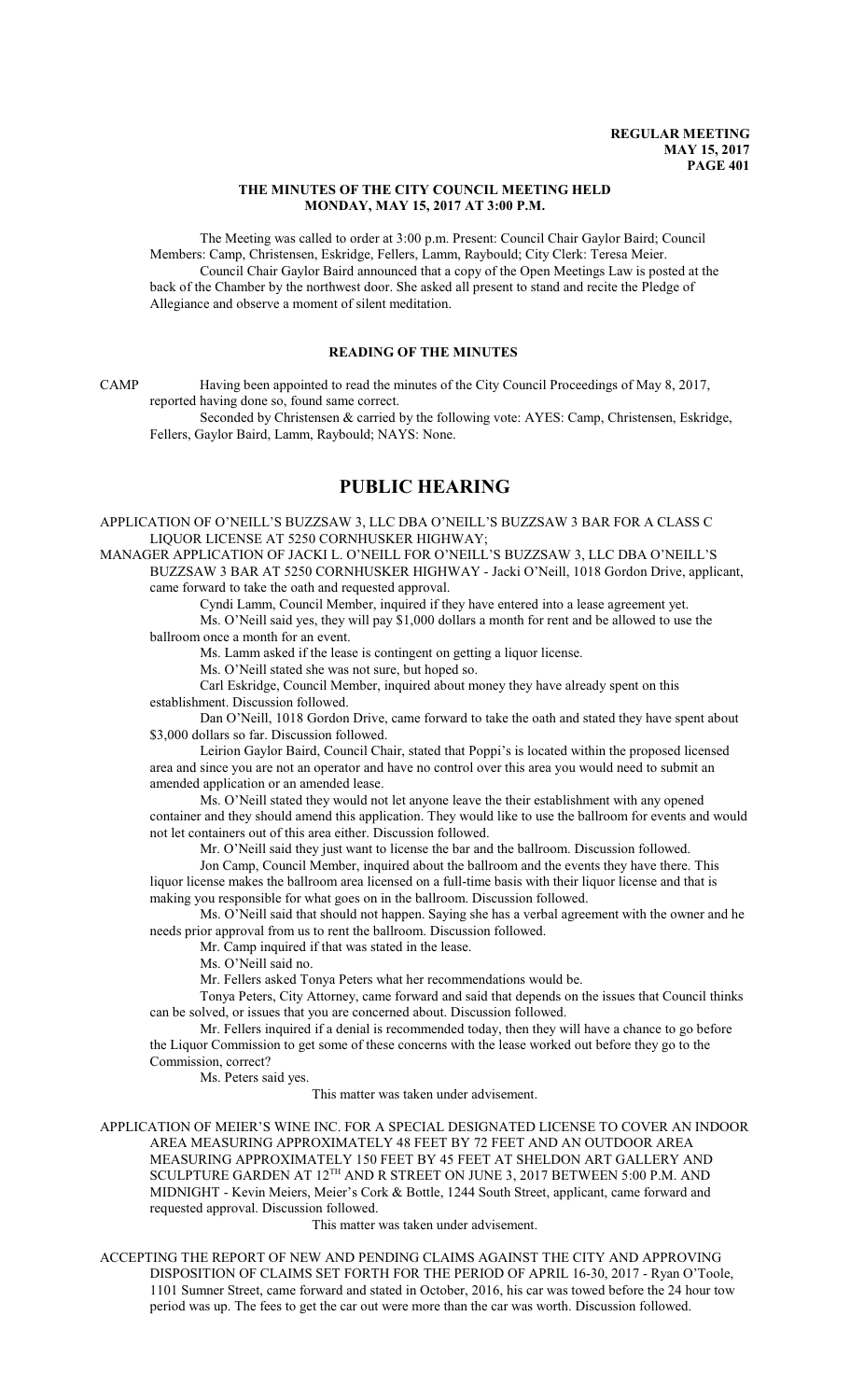Jeff Kirkpatrick, City Attorney, came forward and stated this claim was originally filed with the State of Nebraska and then with the City. The City did an investigation and denied the claim. The Nebraska State Patrol called the towing company to have this car towed, not the City. Therefore the claim should be filed with the State. Discussion followed.

This matter was taken under advisement.

TEXT AMENDMENT 17007 – AMENDING TITLE 27 OF THE LINCOLN MUNICIPAL CODE (THE ZONING ORDINANCE), BY REPEALING SECTION 27.26.090 REGARDING THE LOCATION OF BUILDINGS, STRUCTURES, PARKING, AND ACCESS DRIVES AND THE PRESERVATION OF REQUIRED OPEN SPACE IN THE O-2 SUBURBAN OFFICE DISTRICT WHENEVER THE O-2 DISTRICT EXTENDS FURTHER FROM THE STREET THAN ANY ABUTTING B-1, B-3, B-4, H-2, H-3, OR I-1 DISTRICT; AMENDING SECTION 27.72.130 TO DELETE AN IDENTICAL PROVISION IN SUBSECTION (E); AND REPEALING SECTION 27.72.130 AS HITHERTO EXISTING - David Cary, Planning Director, came forward and stated this is a cleanup item that will also allow for further development of the Madonna Campus. Discussion followed.

This matter was taken under advisement.

CHANGE OF ZONE 17006 – APPLICATION OF HARTLAND HOMES, INC. FOR A CHANGE OF ZONE FROM AGR AGRICULTURAL RESIDENTIAL DISTRICT TO R-3 RESIDENTIAL DISTRICT ON PROPERTY GENERALLY LOCATED AT SOUTHWEST  $27^{\text{TH}}$  STREET AND WEST A STREET -Marcia Kenning, REGA Engineering, 601 Old Cheney Road, Suite A, came forward and stated this is for an area adjacent to the existing boundary of the Hartland Homes Southwest 1st Addition. We have requested this area change from a AGR Agricultural Residential District to R-3 Residential District. Discussion followed.

Carl Eskridge, Council Member, inquired if this is just adding additional land to the existing development area.

Ms. Kenning said yes. Discussion followed.

This matter was taken under advisement.

# **COUNCIL ACTION**

# **REPORTS OF CITY OFFICERS**

APPOINTING WALTER L. BROER TO THE LINCOLN CITY LIBRARY BOARD FOR A TERM EXPIRING AUGUST 31, 2021 - PRIOR to reading:

CAMP Moved to Withdraw the application.

Seconded by Eskridge & carried by the following vote: AYES: Camp, Christensen, Eskridge, Fellers, Gaylor Baird, Lamm, Raybould; NAYS: None.

The resolution, having been **WITHDRAWN**, was assigned the File **#38-4681** & was placed on file in the Office of the City Clerk.

# **PETITIONS & COMMUNICATIONS** - **NONE**

#### **LIQUOR RESOLUTIONS**

APPLICATION OF O'NEILL'S BUZZSAW 3, LLC DBA O'NEILL'S BUZZSAW 3 BAR FOR A CLASS C LIQUOR LICENSE AT 5250 CORNHUSKER HIGHWAY - CLERK read the following resolution,

introduced by Jon Camp, who moved its adoption for denial:<br>A-90460 BE IT RESOLVED by the City Council of the City BE IT RESOLVED by the City Council of the City of Lincoln, Nebraska:

That after hearing duly had as required by law, consideration of the facts of this application, the Nebraska Liquor Control Act, pertinent City ordinances, and the following:

a. If the applicant is of a class of person to whom no license can be issued.

b. If the existing population of the City of Lincoln and the projected population growth of

the City of Lincoln and within the area to be served are adequate to support the proposed license.

c. If the issuance of the license would be compatible with the nature of the neighborhood or community.

d. If existing licenses with similar privileges adequately serve the area.

e. If there are any existing motor vehicle and/or pedestrian traffic flow issues in the area or if this application would cause motor vehicle and/or pedestrian traffic flow issues.

- f. If there is an adequate number of existing law enforcement officers in the area.
- g. If there are zoning and/or distance restrictions that prevent the issuance of a license.
- h. If there are sanitation and/or sanitary conditions on or about the area.
- i. If a citizens' protest has been made.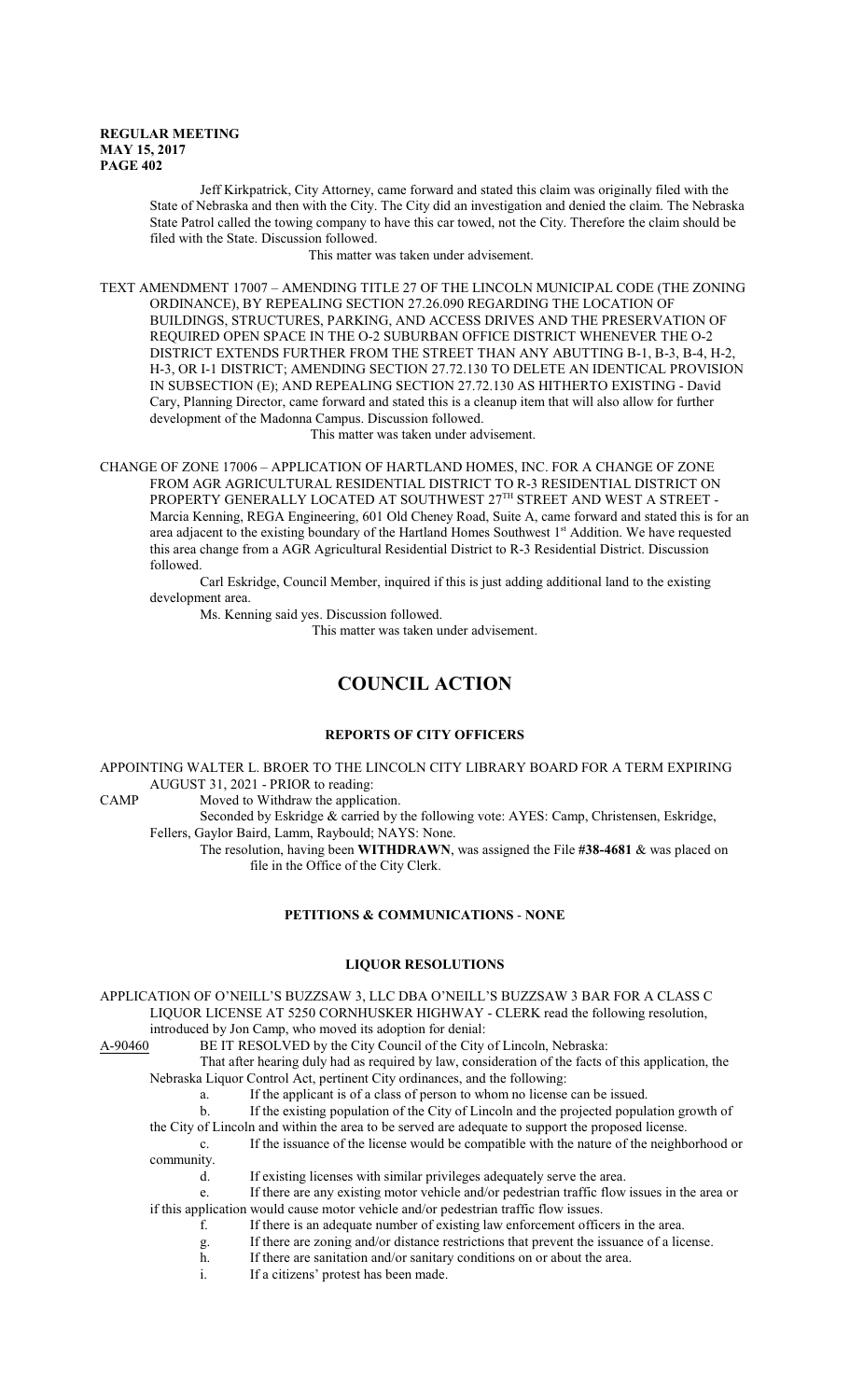The City Council recommends to the Nebraska Liquor Control Commission that the application of O'Neill's Buzzsaw 3, LLC dba O'Neill's Buzzsaw 3 Bar for a Class "C" liquor license at 5250 Cornhusker Highway, Lincoln, Nebraska, be denied. The City Council has determined that the application should be denied for one or more of the following reasons:

a. The applicant is unfit, unwilling, and/or unable to properly provide the service proposed within the City of Lincoln.

b. The applicant cannot conform to all provisions and requirements of and rules and regulations adopted pursuant to the Nebraska Liquor Control Act and/or pertinent City ordinances.

c. The applicant has not demonstrated that the type of management and control to be exercised over the premises described in the application will be sufficient to insure that the licensed business can conform to all provisions and requirements of and rules and regulations adopted pursuant to the Nebraska Liquor Control Act, and pertinent City ordinances.

d. The applicant has not demonstrated that the issuance of the license is or will be required by the present or future public convenience and necessity.

BE IT FURTHER RESOLVED that the City Clerk is directed to transmit a copy of this resolution to the Nebraska Liquor Control Commission.

Introduced by Jon Camp Seconded by Fellers & carried by the following vote: AYES: Camp, Christensen, Eskridge, Fellers, Gaylor Baird, Lamm, Raybould; NAYS: None.

MANAGER APPLICATION OF JACKI L. O'NEILL FOR O'NEILL'S BUZZSAW 3, LLC DBA O'NEILL'S BUZZSAW 3 BAR AT 5250 CORNHUSKER HIGHWAY - CLERK read the following resolution, introduced by Jon Camp, who moved its adoption for denial:

 A-90461 WHEREAS, O'Neill's Buzzsaw 3, LLC dba O'Neill's Buzzsaw 3 Bar located at 5250 Cornhusker Highway, Lincoln, Nebraska requests that Jacki L. O'Neill be named manager of its facility in accordance with its application for a liquor license.

NOW, THEREFORE, BE IT RESOLVED by the City Council of the City of Lincoln, Nebraska: That after hearing duly had as required by law, consideration of the facts of this application, the Nebraska Liquor Control Act, and the pertinent City ordinances, the City Council recommends to the Nebraska Liquor Commission that Jacki L. O'Neill be denied as manager of this business for said licensee. The City Council has determined that the application should be denied for one or more of the following reasons:

a. The applicant is unfit, unwilling, and/or unable to properly provide the service proposed within the City of Lincoln.

b. The applicant cannot conform to all provisions and requirements of and rules and regulations adopted pursuant to the Nebraska Liquor Control Act and/or pertinent City ordinances.

c. The applicant has not demonstrated that the type of management and control to be exercised over the premises described in the application will be sufficient to insure that the licensed business can conform to all provisions and requirements of and rules and regulations adopted pursuant to the Nebraska Liquor Control Act, and pertinent City ordinances.

The City Clerk is directed to transmit a copy of this resolution to the Nebraska Liquor Control Commission.

Introduced by Jon Camp

Seconded by Fellers & carried by the following vote: AYES: Camp, Christensen, Eskridge, Fellers, Gaylor Baird, Lamm, Raybould; NAYS: None.

APPLICATION OF MEIER'S WINE INC. FOR A SPECIAL DESIGNATED LICENSE TO COVER AN INDOOR AREA MEASURING APPROXIMATELY 48 FEET BY 72 FEET AND AN OUTDOOR AREA MEASURING APPROXIMATELY 150 FEET BY 45 FEET AT SHELDON ART GALLERY AND SCULPTURE GARDEN AT  $12^{\text{TH}}$  AND R STREET ON JUNE 3, 2017 BETWEEN 5:00 P.M. AND MIDNIGHT - CLERK read the following resolution, introduced by Jon Camp, who moved its adoption for approval:<br>A-90462

BE IT RESOLVED by the City Council of the City of Lincoln, Nebraska:

That after hearing duly had as required by law, consideration of the facts of this application, the Nebraska Liquor Control Act, and the pertinent City ordinances, the City Council recommends that the application of Meier's Wine Inc. for a special designated license to cover an indoor area measuring approximately 48 feet by 72 feet and an outdoor area measuring approximately 150 feet by 45 feet at Sheldon Art Gallery and Sculpture Garden at 12<sup>th</sup> and R Street, Lincoln, Nebraska, on June 3, 2017, between the hours of 5:00 p.m. and midnight, be approved with the condition that the premises complies in every respect with all City and State regulations and with the following requirements: 1. Identification to be checked, wristbands required on all parties wishing to consume

alcohol.

means.

- 2. Adequate security shall be provided for the event.
- 3. The area requested for the permit shall be separated from the public by a fence or other
- 4. Responsible alcohol service practices shall be followed.

BE IT FURTHER RESOLVED the City Clerk is directed to transmit a copy of this resolution to the Nebraska Liquor Control Commission.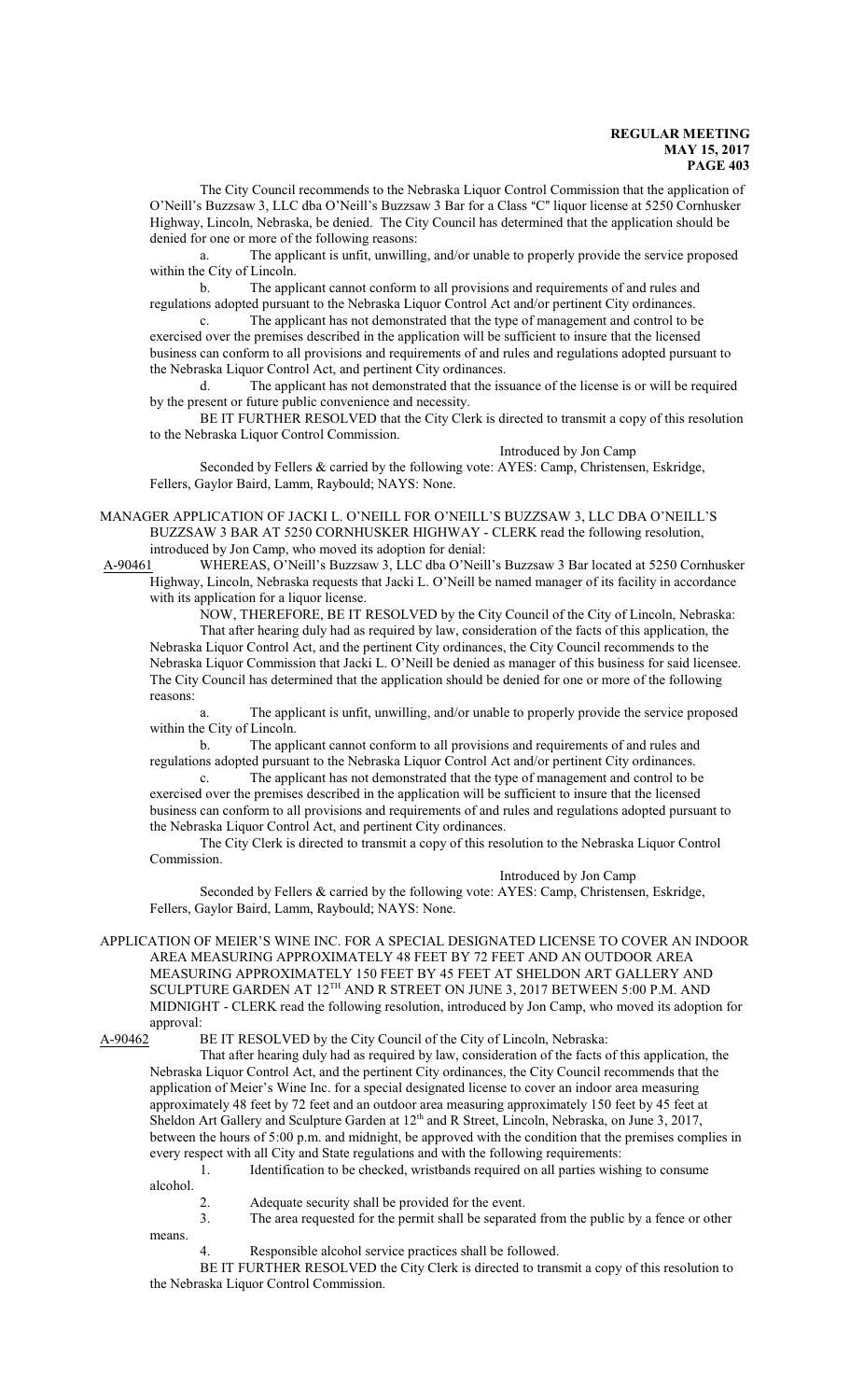Introduced by Jon Camp

Seconded by Christensen & carried by the following vote: AYES: Camp, Christensen, Eskridge, Fellers, Gaylor Baird, Lamm, Raybould; NAYS: None.

#### **PUBLIC HEARING - RESOLUTIONS**

ACCEPTING THE REPORT OF NEW AND PENDING CLAIMS AGAINST THE CITY AND APPROVING DISPOSITION OF CLAIMS SET FORTH FOR THE PERIOD OF APRIL 16-30, 2017 - CLERK read the following resolution, introduced by Jane Raybould, who moved its adoption:

A-90463 BE IT RESOLVED by the City Council of the City of Lincoln, Nebraska:

That the claims listed in the attached report, marked as Exhibit "A", dated May 1, 2017, of various new and pending tort claims filed against the City of Lincoln with the Office of the City Attorney or the Office of the City Clerk, as well as claims which have been disposed of, are hereby received as required by Neb. Rev. Stat. § 13-905 (Reissue 1997). The dispositions of claims by the Office of the City Attorney, as shown by the attached report, are hereby approved:

DENIED CLAIMS Loree Havlat  $NAS^*$  I<br>Ryan O'Toole \$1,000.00 I  $Ryan O'Toole$  \$1,000.00 D

| ALLOWED/SETTLED CLAIMS |          |
|------------------------|----------|
| Issiaih Yott           | \$996.96 |
| Derek Case             | 103.22   |
| Drew & Shanon Ehrisman | 266.29   |

WITHDRAWN CLAIM Terry Danek \$28,310.35 \* No Amount Specified

The City Attorney is hereby directed to mail to the various claimants listed herein a copy of this resolution which shows the final disposition of their claim.

Introduced by Jane Raybould Seconded by Fellers & carried by the following vote: AYES: Camp, Christensen, Eskridge, Fellers, Gaylor Baird, Lamm, Raybould; NAYS: None.

#### **PUBLIC HEARING ORDINANCES - 2ND READING & RELATED RESOLUTIONS**

- TEXT AMENDMENT 17007 AMENDING TITLE 27 OF THE LINCOLN MUNICIPAL CODE (THE ZONING ORDINANCE), BY REPEALING SECTION 27.26.090 REGARDING THE LOCATION OF BUILDINGS, STRUCTURES, PARKING, AND ACCESS DRIVES AND THE PRESERVATION OF REQUIRED OPEN SPACE IN THE O-2 SUBURBAN OFFICE DISTRICT WHENEVER THE O-2 DISTRICT EXTENDS FURTHER FROM THE STREET THAN ANY ABUTTING B-1, B-3, B-4, H-2, H-3, OR I-1 DISTRICT; AMENDING SECTION 27.72.130 TO DELETE AN IDENTICAL PROVISION IN SUBSECTION (E); AND REPEALING SECTION 27.72.130 AS HITHERTO EXISTING - CLERK read an ordinance, introduced by Jane Raybould, amending the Zoning Ordinance, Title 27 of the Lincoln Municipal Code, by repealing Section 27.26.090 regarding the location of buildings, structures, parking, and access drives and the preservation of required open space in the O-2 Suburban Office District whenever the O-2 district extends further from the street than any abutting, B-1, B-3, B-4, H-2, H-3, or I-1 district; amending Section 27.72.130 to delete an identical provision in Subsection (e); and repealing Section 27.72.130 as hitherto existing, the second time.
- CHANGE OF ZONE 17006 APPLICATION OF HARTLAND HOMES, INC. FOR A CHANGE OF ZONE FROM AGR AGRICULTURAL RESIDENTIAL DISTRICT TO R-3 RESIDENTIAL DISTRICT ON PROPERTY GENERALLY LOCATED AT SOUTHWEST  $27^{\text{\tiny{TH}}}$  STREET AND WEST A STREET -CLERK read an ordinance, introduced by Jane Raybould, amending the Lincoln Zoning District Maps adopted by reference and made a part of Title 27 of the Lincoln Municipal Code, pursuant to Section 27.05.020 of the Lincoln Municipal Code, by changing the boundaries of the districts established and shown thereon, the second time.

#### **ORDINANCES - 3RD READING & RELATED RESOLUTIONS**

AMENDING CHAPTER 5.04 OF THE LINCOLN MUNICIPAL CODE RELATING TO ALCOHOLIC LIQUOR TO ALLOW THE CITY CLERK TO ADMINISTRATIVELY APPROVE CERTAIN OUTDOOR SPECIAL DESIGNATED LICENSES AND TO AMEND AND/OR REMOVE VARIOUS SECTIONS TO CLEAN THE CODE UP - PRIOR to reading:

FELLERS Moved to amend Bill No. 17-36 as follows:

- 1. On page 10, after line 23, insert a new subsection (g) to read as follows:
- '(g) The location is property owned, leased, or controlled by the City of Lincoln."

Seconded by Eskridge & carried by the following vote; AYES: Camp, Christensen, Fellers, Gaylor Baird, Lamm, Raybould; NAYS: None.

CLERK Read an ordinance, introduced by Trent Fellers, amending Chapter 5.04 of the Lincoln Municipal Code relating to Alcoholic Liquor by amending Section 5.04.020, Definitions, to add a definition for "catering"; amending Section 5.04.035 to eliminate the date reference; amending Section 5.04.050 to require the applicant to post application location and remove the duties of the police department; amending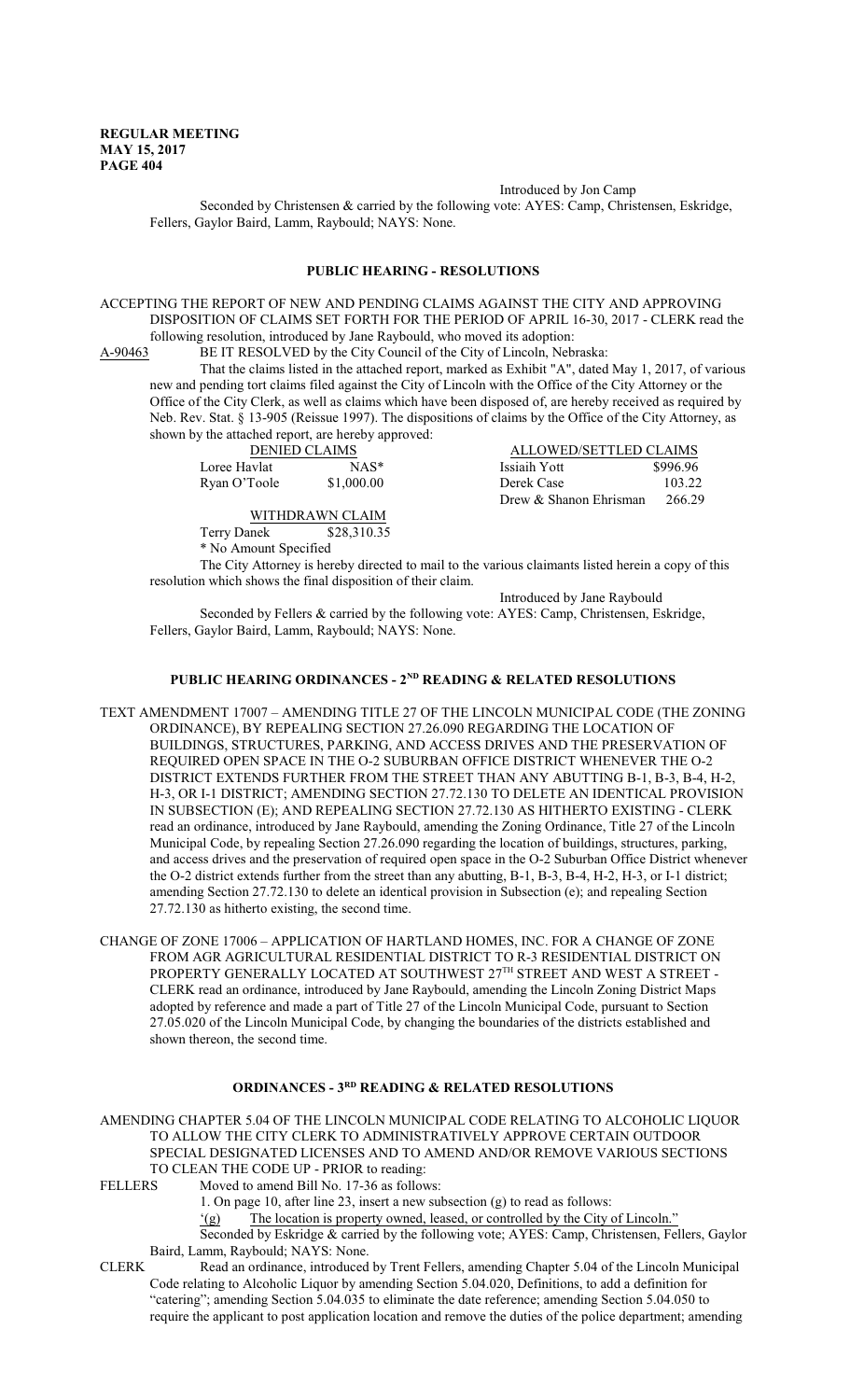Section 5.04.064 to clarify game day limitations apply only to outdoor areas and to eliminate reference to class of liquor licenses; amending Section 5.04.066 to grant authority for the city clerk to administratively approve indoor and outdoor special designated liquor applications except where limited by Chapter 5.04; amending Section 5.04.068 eliminating the City Clerk's duty to publish and to establish an annual due date for applications; amending Sections 5.04.124 and 5.04.125 to eliminate date reference; amending Section 5.04.130 to eliminate expired duties of the Internal Liquor Committee; amending Section 5.04.175 to eliminate date reference; amending Section 5.04.250 to eliminate reference to public service agency; amending Section 5.04.280 to update statutory reference; and repealing Sections 13 5.04.020, 5.04.035, 5.04.050, 5.04.064, 5.04.066, 5.04.068, 5.04.124, 5.04.125, 5.04.130, 5.04.175, 5.04.250, and 5.04.280 as hitherto existing, the third time.

FELLERS Moved to pass ordinance as amended.

Seconded by Christensen & carried by the following vote: AYES: Camp, Christensen, Eskridge, Fellers, Gaylor Baird, Lamm, Raybould; NAYS: None.

The ordinance, being numbered #**20491**, is recorded in Ordinance Book 32.

AMENDING THE PAY SCHEDULE FOR THE EMPLOYEE GROUP WHOSE CLASSIFICATIONS ARE ASSIGNED TO THE PAY RANGE WHICH IS PREFIXED BY THE LETTER "M" BY CHANGING THE TITLE AND PAY RANGE OF CLASS 1497 FROM "MICROCOMPUTER SUPPORT SUPERVISOR" IN PAY RANGE M02 TO "TECHNOLOGY SUPPORT SUPERVISOR I" IN PAY RANGE M01 - CLERK read an ordinance, introduced by Trent Fellers, amending Ordinance No. 20223 passed August 10, 2015, relating to the schedules of pay ranges for employees of the City of Lincoln whose classifications are assigned to a pay range which is prefixed by the letter "M," by changing the pay range and class title for the job classification "Microcomputer Support Supervisor" from M02 to M01 "Technology Support Supervisor I.", the third time.

FELLERS Moved to pass ordinance as read.

Seconded by Raybould & carried by the following vote: AYES: Camp, Christensen, Eskridge, Fellers, Gaylor Baird, Lamm, Raybould; NAYS: None.

The ordinance, being numbered #**20492**, is recorded in Ordinance Book 32.

AMENDING THE PAY SCHEDULE FOR THE EMPLOYEE GROUP WHOSE CLASSIFICATIONS ARE ASSIGNED TO THE PAY RANGE WHICH IS PREFIXED BY THE LETTER "C" BY CHANGING THE TITLES OF CLASS 1495 FROM "MICROCOMPUTER SUPPORT SPECIALIST I" TO "TECHNOLOGY SUPPORT SPECIALIST I" AND CLASS 1496 FROM "MICROCOMPUTER SUPPORT SPECIALIST II" TO "TECHNOLOGY SUPPORT SPECIALIST II"- CLERK read an ordinance, introduced by Trent Fellers, amending Ordinance No. 20228 passed August 10, 2015, relating to the schedules of pay ranges for employees of the City of Lincoln whose classifications are assigned to a pay range which is prefixed by the letter "C," by changing the class title for the job classification "Microcomputer Support Specialist I" to "Technology Support Specialist I" and "Microcomputer Support Specialist II" to "Technology Support Specialist II", the third time.<br>FELLERS Moved to pass ordinance as read.

Moved to pass ordinance as read.

Seconded by Eskridge & carried by the following vote: AYES: Camp, Christensen, Eskridge, Fellers, Gaylor Baird, Lamm, Raybould; NAYS: None.

The ordinance, being numbered #**20493**, is recorded in Ordinance Book 32.

AMENDING THE PAY SCHEDULE FOR THE EMPLOYEE GROUP WHOSE CLASSIFICATIONS ARE ASSIGNED TO THE PAY RANGE WHICH IS PREFIXED BY THE LETTER "C" BY CREATING THE CLASSIFICATIONS OF "TRAFFIC SIGN WORKER," "TRAFFIC TECHNICIAN," "SENIOR TRAFFIC TECHNICIAN," "ENGINEERING TECHNICIAN," "SENIOR ENGINEERING TECHNICIAN," AND "BIOSOLIDS COORDINATOR." - CLERK read an ordinance, introduced by Trent Fellers, amending Ordinance No. 20228 passed August 10, 2015, relating to the schedules of pay ranges for employees of the City of Lincoln whose classifications are assigned to a pay range which is prefixed by the letter "C," by creating the job classifications of "Traffic Sign Worker," "Traffic Technician," "Senior Traffic Technician," Engineering Technician," "Senior Engineering Technician," and "Biosolids Coordinator", the third time.

FELLERS Moved to pass ordinance as read.

Seconded by Eskridge & carried by the following vote: AYES: Camp, Christensen, Eskridge, Fellers, Gaylor Baird, Lamm, Raybould; NAYS: None.

The ordinance, being numbered #**20494**, is recorded in Ordinance Book 32.

AMENDING TITLE 2 OF THE LINCOLN MUNICIPAL CODE RELATING TO ESTABLISHING AN APPROPRIATE FUNDING LEVEL FOR THE CITY'S POLICE AND FIRE PENSION PLANS. (4/10/17 - INTRODUCED DELAYED 1 WEEK TO 4/17/17) (REQUEST TO CONTINUE PUBLIC HEARING TO 5/1/17 WITH ACTION ON 5/8/17) (4/24/17 - PUBLIC HEARING CONT'D TO 5/1/17 WITH ACTION ON 5/8/17) - PRIOR to reading:

CHRISTENSEN Moved motion to amend #4 on Bill No. 17-56 by replacing the Ordinance introduced April 10, 2017, with a Substitute Ordinance which is attached hereto.

Seconded by Raybould & carried by the following vote: AYES: Camp, Christensen, Eskridge, Fellers, Gaylor Baird, Lamm, Raybould; NAYS: None.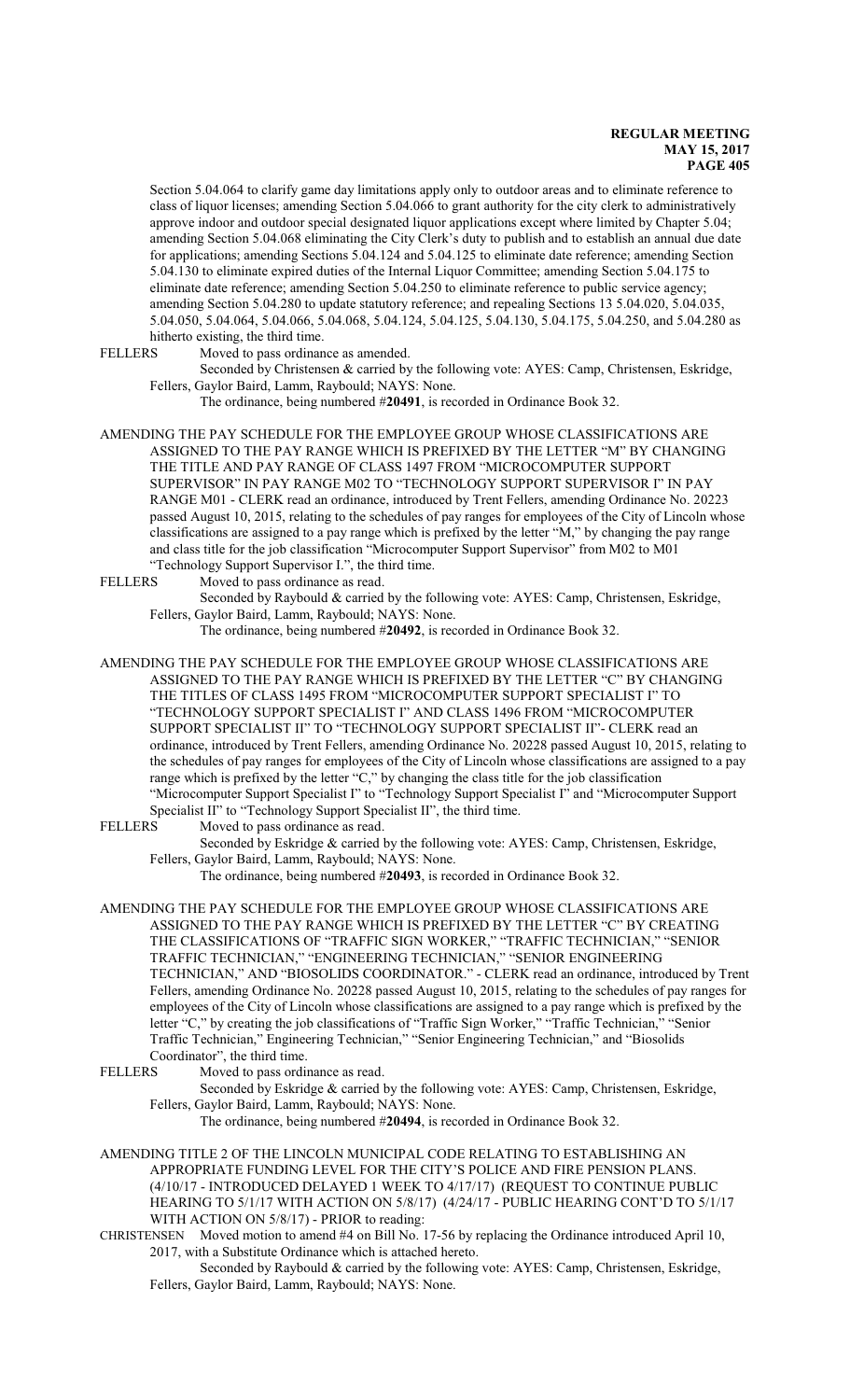CHRISTENSEN Moved motion to amend #5 on Bill No. 17-56 by replacing the Appendix B referenced in the Ordinance introduced April 10, 2017, with a Appendix B which is attached hereto.

Seconded by Raybould & carried by the following vote: AYES: Camp, Christensen, Eskridge, Fellers, Gaylor Baird, Lamm, Raybould; NAYS: None.

CLERK Read an ordinance, introduced by Roy Christensen, amending Title 2 of the Lincoln Municipal Code relating to establishing an appropriate funding level for the City's Police and Fire Pension plans, the third time.

CHRISTENSEN Moved to pass the ordinance as amended.

Seconded by Fellers & carried by the following vote: AYES: Christensen, Eskridge, Fellers, Gaylor Baird, Raybould; NAYS: Camp, Lamm.

The ordinance, being numbered #**20495**, is recorded in Ordinance Book 32.

# **RESOLUTIONS - 1ST READING -NONE.**

# **ORDINANCES - 1ST READING & RELATED RESOLUTIONS (AS REQUIRED) - NONE.**

# **ADJOURNMENT**

#### **4:05 P.M.**

FELLERS Moved to adjourn the City Council Meeting of May 15, 2017. Seconded by Christensen & carried by the following vote: AYES: Camp, Christensen, Eskridge, Fellers, Gaylor Baird, Lamm, Raybould; NAYS: None.

Teresa J. Meier, City Clerk

Rhonda M. Bice, Office Specialist

 $\mathcal{L}_\mathcal{L}$  , and the set of the set of the set of the set of the set of the set of the set of the set of the set of the set of the set of the set of the set of the set of the set of the set of the set of the set of th

 $\mathcal{L}_\mathcal{L}$  , and the set of the set of the set of the set of the set of the set of the set of the set of the set of the set of the set of the set of the set of the set of the set of the set of the set of the set of th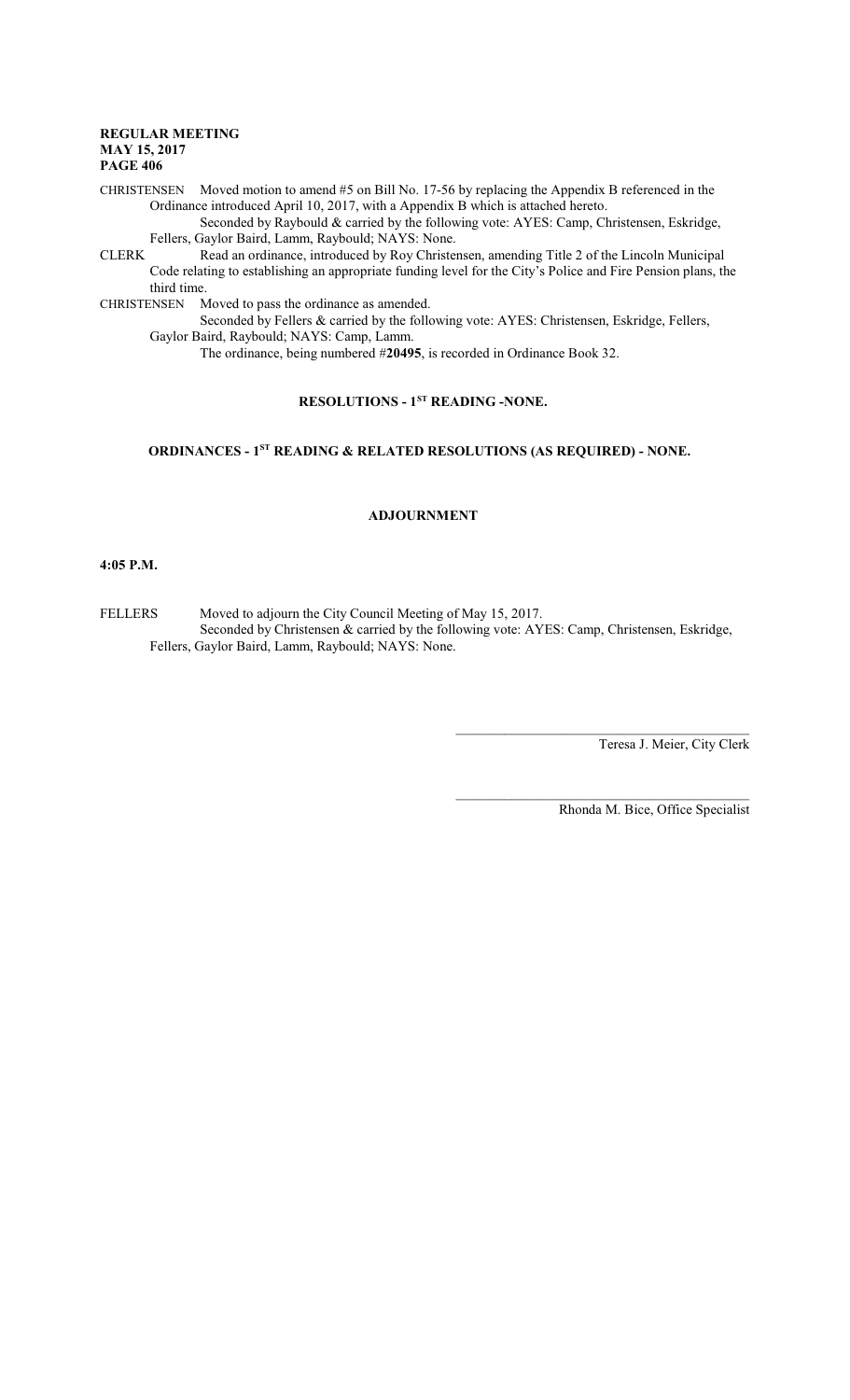#### **THE MINUTES OF THE CITY COUNCIL MEETING HELD MONDAY, MAY 15, 2017 AT 3:00 P.M. (NEWLY ELECTED & RE-ELECTED CITY COUNCIL)**

#### **RECONVENED: 4:08 P.M.**

City Clerk, Teresa J. Meier, came forward to administer the Oath of Office to the re-elected City Council members, Roy Christensen and Leirion Gaylor Baird, and to the newly elected City Council member, Bennie Shobe. After administering the oath, she congratulated the re-elected City Council members and the newly elected City Council member.

#### **ELECTION OF COUNCIL CHAIR & VICE CHAIR**

Mayor Chris Beutler, called the meeting to order and conducted nominations for Chairperson for the City Council.

CAMP Nominated Roy Christensen.

Seconded by Lamm & carried by the following vote: AYES: Camp, Christensen, Eskridge, Gaylor Baird, Lamm, Raybould, Shobe; NAYS: None.

As the newly elected Chairperson, Roy Christensen conducted the nominations for the Vice Chair for the City Council.

SHOBE Nominated Jane Raybould.

Seconded by Gaylor Baird &carried by the following vote: AYES: Camp, Christensen, Eskridge, Gaylor Baird, Lamm, Raybould, Shobe; NAYS: None.

# **PUBLIC HEARING**

A RESOLUTION IN APPRECIATION OF TRENT FELLERS FOR HIS SERVICE TO THE CITY AS A MEMBER OF THE CITY COUNCIL. (REQUIRES COUNCIL TO SUSPEND THE RULES TO HAVE INTRODUCTION & PUBLIC HEARING ON THIS DATE):

CAMP Moved to Suspend the Rules to have Introduction, Public Hearing & Action on this Date. Seconded by Gaylor Baird & carried by the following vote: AYES: Camp, Christensen, Eskridge, Gaylor Baird, Lamm, Raybould, Shobe; NAYS: None.

Carl Eskridge, Council Member, shared his appreciation for Mr. Fellers' hard work, diligence he gave to each task, and for how he was always searching to find the middle ground.

Cyndi Lamm, Council Member, shared that she appreciated Mr. Fellers' leadership and his willingness to take her phone calls at just about any hour of the day. And thanked Mr. Fellers for his service.

Jane Raybould, Council Member, stated Mr. Fellers is a real leader. He was steadfast, calm, professional, courteous, and a terrific role model to so many in our community. He has made us all very proud to have worked with him.

Jon Camp, Council Member, shared Mr. Fellers worked diligently and gave 120% to his work on City Council. I was pleased to share the excitement and passion he had to serve the Citizens of Lincoln.

 Leirion Gaylor Baird, Council Member, shared Mr. Fellers was a wonderful Councilman and a fantastic Chair. You were efficient and kept things moving, but you were also collegial and fair. It is a tough job but you did it well.

Bennie Shobe, Council Member, shared he wanted to echo the sentiments of his colleagues and thanked Mr. Fellers for his service.

Roy Christensen, Council Member, stated that Mr. Fellers is a natural leader, and is looking forward to seeing Mr. Fellers serve again in elected office, and thanked Trent for his service.

This matter was taken under advisement.

# **REPORTS OF CITY OFFICERS**

CLERK'S LETTER AND MAYOR'S APPROVAL OF RESOLUTION AND ORDINANCES PASSED BY CITY COUNCIL ON APRIL 24, 2017 - CLERK presented said report which was placed on file in the Office of the City Clerk. **(27-1)**

# **PETITIONS & COMMUNICATIONS - NONE**

**MISCELLANEOUS REFERRALS - NONE**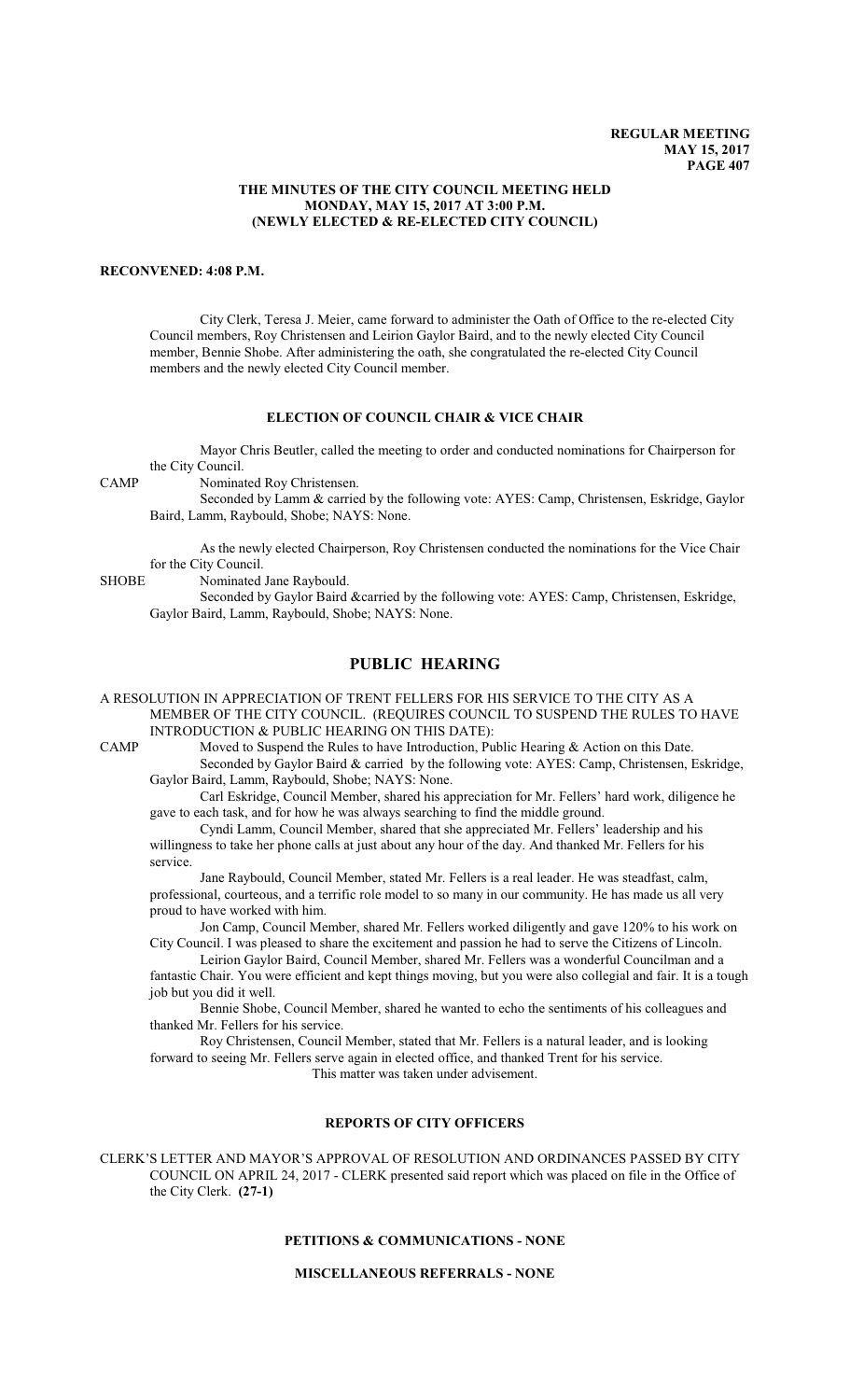#### **PUBLIC HEARING - RESOLUTIONS**

A RESOLUTION IN APPRECIATION OF TRENT FELLERS FOR HIS SERVICE TO THE CITY AS A MEMBER OF THE CITY COUNCIL. (REQUIRES COUNCIL TO SUSPEND THE RULES TO HAVE INTRODUCTION & PUBLIC HEARING ON THIS DATE) - CLERK read the following resolution, introduced by Jon Camp, who moved its adoption:

A-90464 WHEREAS, TRENT FELLERS has heretofore well and truly served as a member of the Lincoln City Council from May, 2013 to May, 2017; and

WHEREAS, it is appropriate for the City Council, on behalf of the citizens of the City of Lincoln, to publicly express their appreciation and gratitude for Trent's untiring service and many contributions to making the City of Lincoln great and to cause said expression of appreciation and gratitude to be forever made a part of the records of the official proceedings of the City Council.

NOW, THEREFORE, BE IT RESOLVED by the City Council of the City of Lincoln, on behalf of themselves and all the citizens of the City of Lincoln, that the appreciation and gratitude of all are hereby extended to

# **TRENT FELLERS**

for his service as a member of the City Council of the City of Lincoln, together with warmest and best wishes for continued good health, happiness, and success in all his future endeavors.

Introduced by Jon Camp

Seconded by Raybould & carried by the following vote: AYES: Camp, Christensen, Eskridge, Gaylor Baird, Lamm, Raybould, Shobe; NAYS: None.

# **LIQUOR RESOLUTIONS - NONE**

#### **ORDINANCES - 2ND READING & RELATED RESOLUTIONS (as required) - NONE**

#### **ORDINANCES - 3rd READING & RELATED RESOLUTIONS - (as required) - NONE**

#### **RESOLUTIONS - 1ST READING**

- APPROVING A CONTRACT BETWEEN THE CITY OF LINCOLN AND KONE INC. FOR ELEVATOR MAINTENANCE SERVICES – CITY PARKING GARAGES, FOR A THREE YEAR TERM WITH THE OPTION FOR THREE ADDITIONAL ONE YEAR TERMS.
- TEXT AMENDMENT 17003 AMENDING TITLE 3 DESIGN STANDARDS FOR ZONING REGULATIONS BY AMENDING SECTION 4.3 PARKING IN CHAPTER 3.75 NEIGHBORHOOD DESIGN STANDARDS TO PROVIDE THAT NO REQUIRED PARKING SPACE BE ALLOWED BETWEEN THE BUILDING AND FRONT PROPERTY LINE EXCEPT AS OTHERWISE PROVIDED IN SECTION 27.67.030 (A) AND (G) OF THE LINCOLN MUNICIPAL CODE.
- APPROVING DOWNTOWN LINCOLN ASSOCIATION'S AMENDED 2016-2017 BID BUDGET AND PROGRAM OF WORK FOR DOWNTOWN AND WEST HAYMARKET MANAGEMENT AND MAINTENANCE BUSINESS IMPROVEMENT DISTRICTS.

### **ORDINANCES - 1ST READING & RELATED RESOLUTIONS (as required)**

TEXT AMENDMENT 17004 – AMENDING CHAPTER 27.59 OF THE LINCOLN MUNICIPAL CODE RELATING TO AIRPORT ZONING REGULATIONS BY AMENDING SECTION 27.59.010 TO ADD DEFINITIONS FOR "SHADED AREAS" AND "FAA"; BY AMENDING SECTION 27.59.060 TO MODIFY REQUIREMENTS FOR HEIGHT PERMITS; BY ADDING A NEW SECTION NUMBERED 27.59.065 TO PROVIDE EXCEPTIONS TO REQUIRED HEIGHT PERMITS; ADDING A NEW SECTION NUMBERED 27.59.067 REGARDING NOTICE TO FAA OF CERTAIN CONSTRUCTION; ADOPTING A REVISED LINCOLN AIRPORT ZONING MAP; AND REPEALING SECTION 27.59.010 AND SECTION 27.59.060 AS HITHERTO EXISTING - CLERK read an ordinance, introduced by Jon Camp, amending Chapter 27.59 of the Lincoln Municipal Code relating to Airport Zoning Regulations by amending Section 27.59.010 to add definitions for "Shaded Areas" and "FAA"; by amending Section 27.59.060 to modify requirements for height permits; by adding a new section numbered 27.59.065 to provide exceptions to required height permits; adding a new section numbered 27.59.067 regarding notice to FAA of certain construction; adopting a revised Lincoln Airport Zoning Map; and repealing Section 27.59.010 and Section 27.59.060 as hitherto existing, the first time.